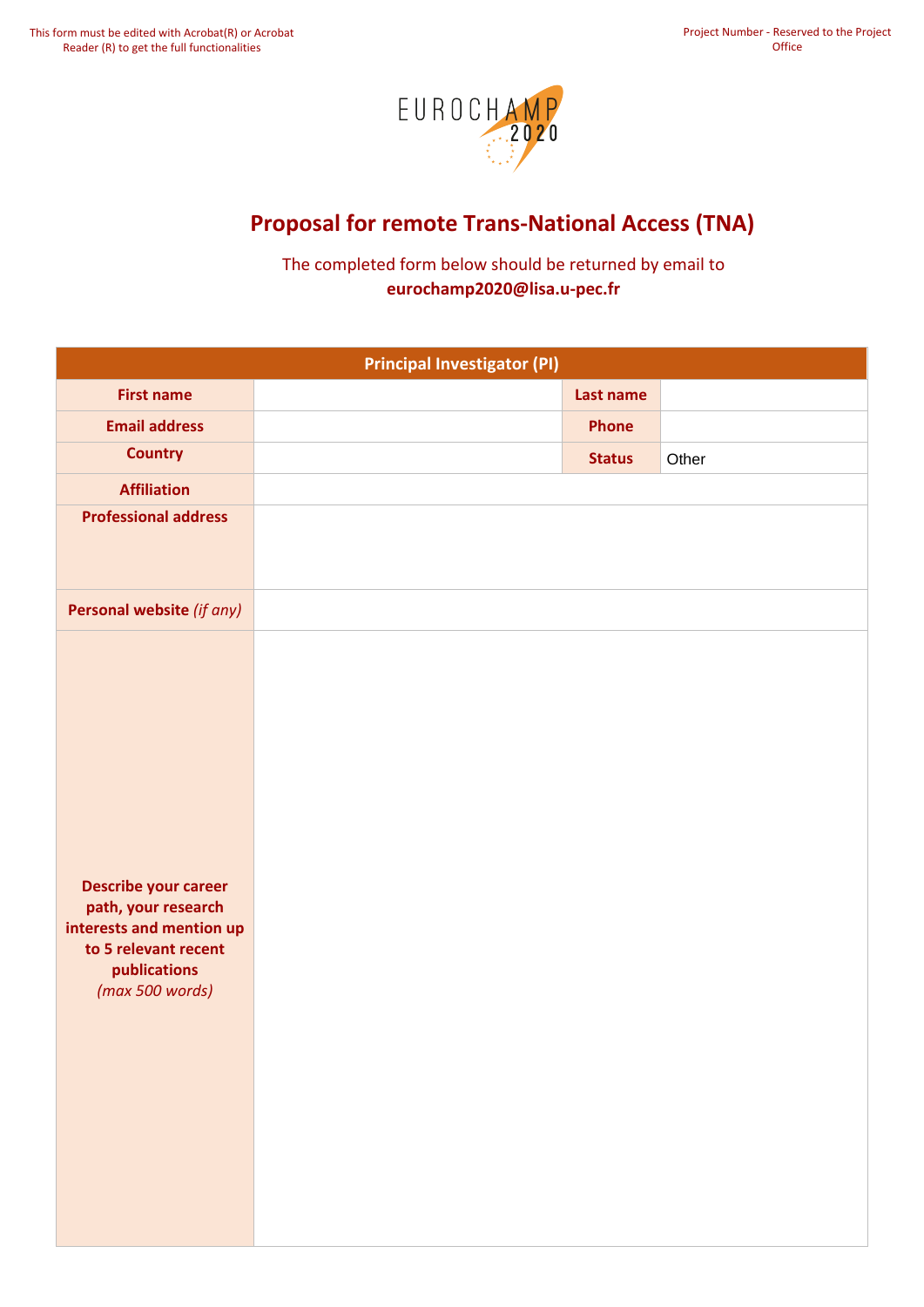|                                              |                  | <b>Access information</b>      |                 |
|----------------------------------------------|------------------|--------------------------------|-----------------|
| <b>Chamber name</b>                          |                  | <b>Calibration centre name</b> |                 |
| ChAMBRe                                      |                  | None                           |                 |
| Name of the access provider                  | Paolo Prati      |                                |                 |
| <b>Email address</b>                         | prati@ge.infn.it |                                |                 |
| Proposal discussed with the access provider? |                  | Yes $\blacksquare$             | No <sub>1</sub> |

|                      |                    | <b>Organisational information</b> |                                  |  |
|----------------------|--------------------|-----------------------------------|----------------------------------|--|
| <b>Project title</b> |                    |                                   |                                  |  |
| First day of         |                    | Last day of                       | <b>Access days to</b>            |  |
| remote access*       |                    | remote access                     | the chamber                      |  |
|                      |                    | <b>TNA type</b>                   |                                  |  |
|                      | Training $\square$ |                                   | Involvement of experts $\square$ |  |

| List of participants, including PI (even if not physically present) |               |                    |                               |                                |                       |                       |
|---------------------------------------------------------------------|---------------|--------------------|-------------------------------|--------------------------------|-----------------------|-----------------------|
| <b>First name and last</b><br>name                                  | <b>Gender</b> | <b>Institution</b> | <b>Institution</b><br>country | <b>Institution</b><br>status   | <b>User</b><br>status | <b>New</b><br>user?** |
|                                                                     |               |                    |                               | UNI=University ar Postgraduate |                       | Yes                   |
|                                                                     |               |                    |                               | UNI=University a Other         |                       | Yes                   |
|                                                                     |               |                    |                               | UNI=University a Other         |                       | Yes                   |
|                                                                     |               |                    |                               | RES= Public Res Other          |                       | Yes                   |
|                                                                     |               |                    |                               | SME= Small and Other           |                       | Yes                   |
|                                                                     |               |                    |                               | RES= Public Res Other          |                       | Yes                   |
|                                                                     |               |                    |                               | OTH= Other type Other          |                       | Yes                   |
|                                                                     |               |                    |                               | RES= Public Res Other          |                       | Yes                   |
|                                                                     |               |                    |                               | RES= Public Res Other          |                       | Yes                   |
|                                                                     |               |                    |                               | RES= Public Res Other          |                       | Yes                   |
|                                                                     |               |                    |                               | RES= Public Res Other          |                       | Yes                   |

**\* Please include ONLY the days when the chamber will be etirely dedicated to running the TNA campaign or experiment.**

**\*\*New users are those who do not have previously used the installation.**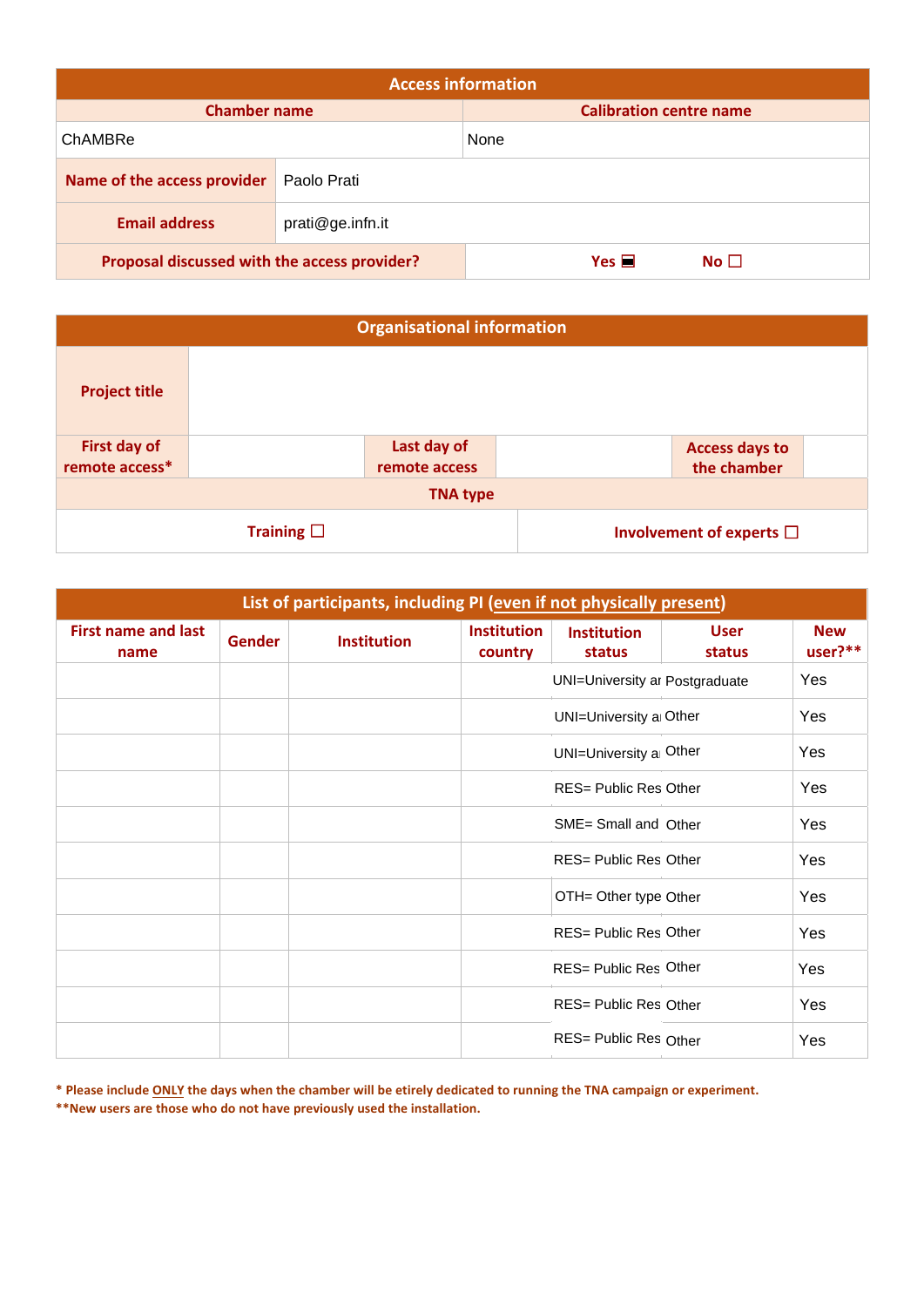## **Description of the activity**

**Describe the scientific objectives, the innovative aspects, the implication with the industrial world (if applicable), the dissemination plan and the potential impact of the project**  *(max 500 words)*

**Please explain how you plan to implement the project remotely** *(videoconference, planning, instrument shipping and remote control, etc. If it is planned to ship instruments, please explain why these are important for the implementation strategy). Max 300 words.*

Note: All the information provided will be treated with confidentiality, privacy and security. It will not be **disclosed to any third parties aside the reviewers of the TNA user selection panel (list available on www.eurochamp.org) who are linked through a non‐disclosure agreement.**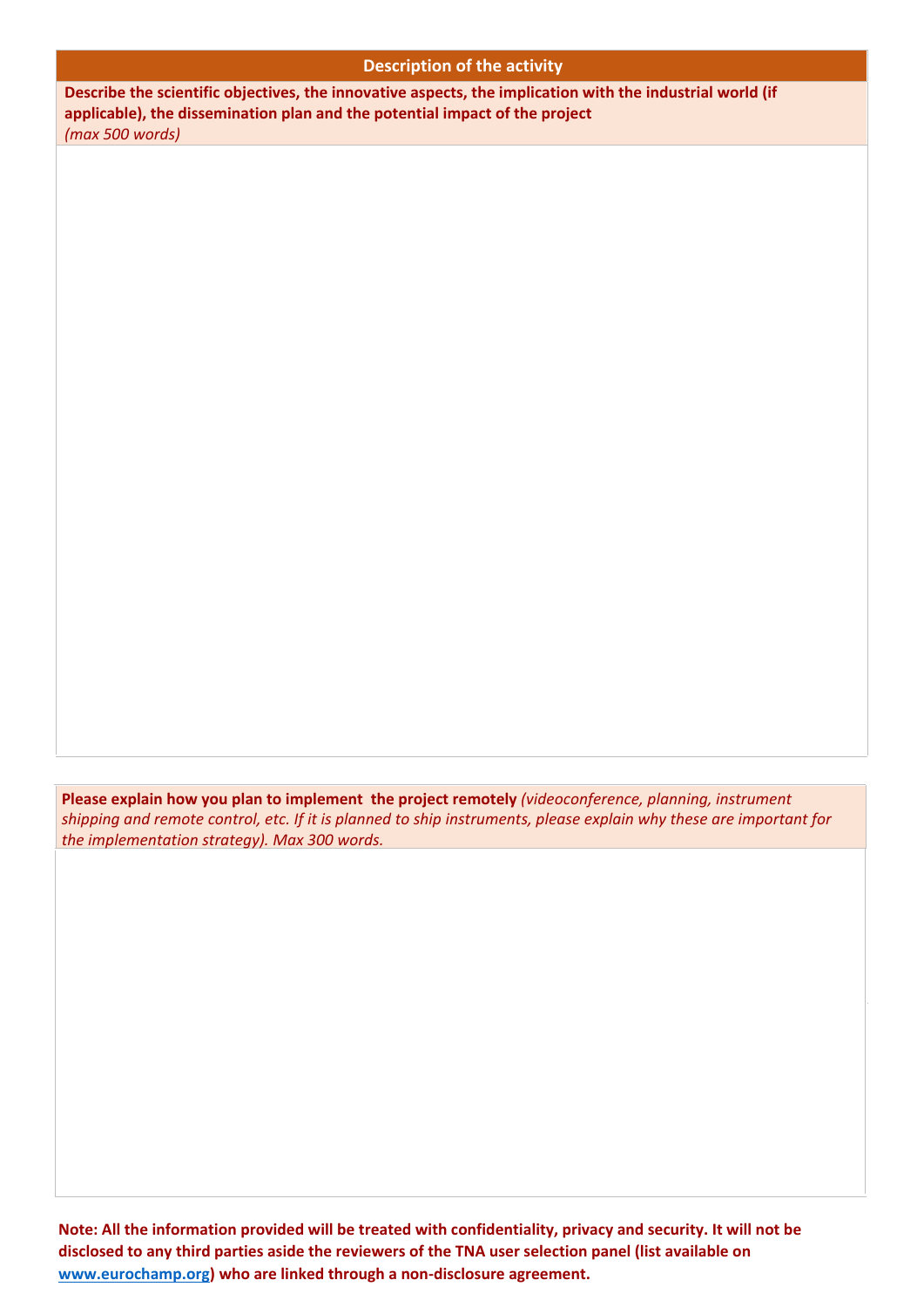*(max 500 words)* **Describe the technical work plan of the project, underlining the detailed use of instrumentation. Explain why the selected chamber is relevant for the scientific topic addressed. Indicate the type of support that your project will need in terms of staff, training, additional data, logistics, etc.**

**Did the access provider confirm that the local staff has the skills, the manpower and the tools to run the planned experiments?** *Especially in case of operating non local instrumentation. (max 200 words).*

All research funded by the European Commission has to be publicly available (except for the users from the **private sectors), therefore I commit to:**

- ☐ **Publish the outcomes of this TNA project**
- ☐ **Report such outcomes in a public conference**
- ☐ **Accept to have them published on the Eurochamp‐2020 website**

**NB : if none of these cells are ticked please justify why below**